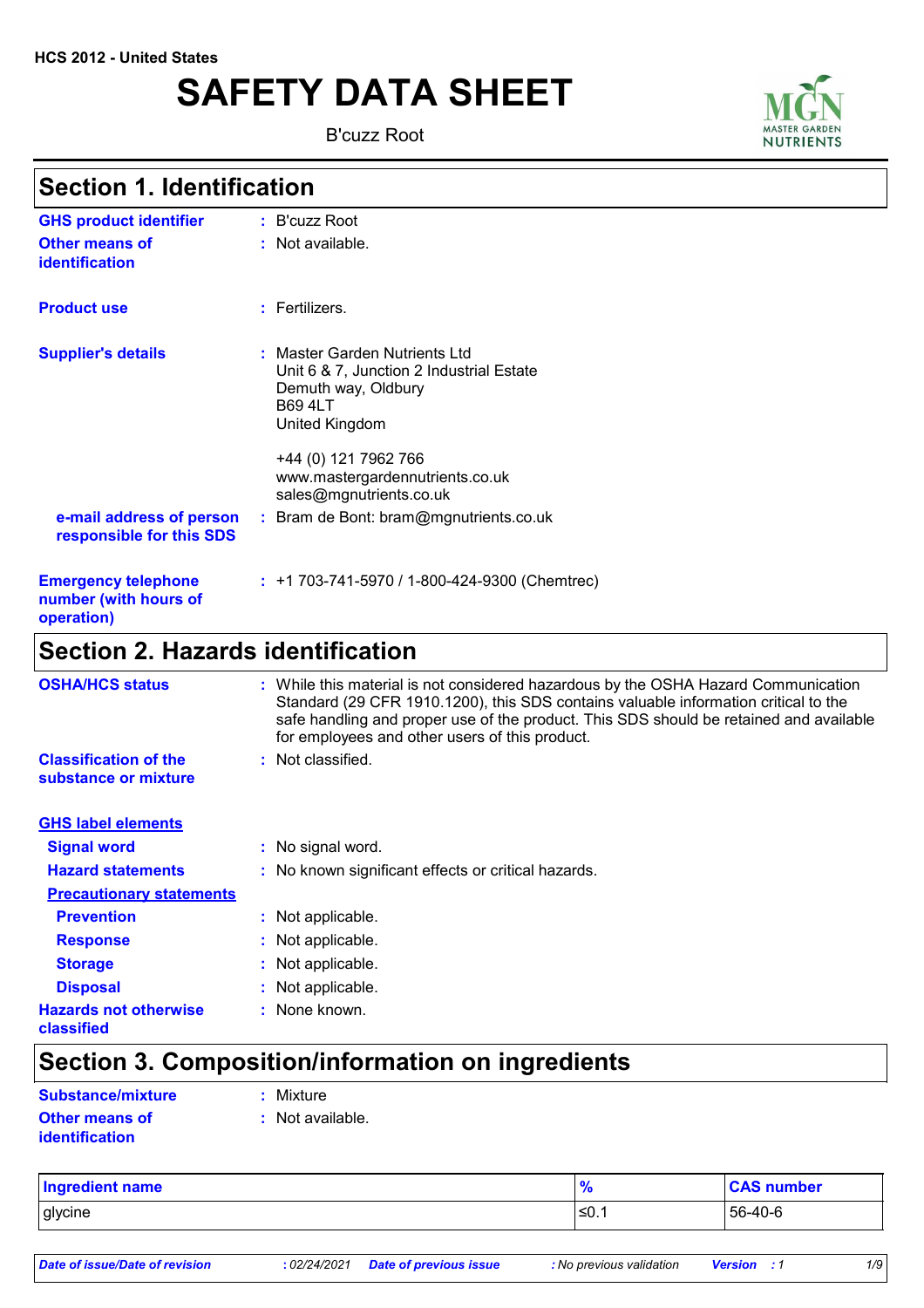### **Section 3. Composition/information on ingredients**

Any concentration shown as a range is to protect confidentiality or is due to batch variation.

**There are no additional ingredients present which, within the current knowledge of the supplier and in the concentrations applicable, are classified as hazardous to health or the environment and hence require reporting in this section.**

**Occupational exposure limits, if available, are listed in Section 8.**

### **Section 4. First aid measures**

### **Description of necessary first aid measures**

| <b>Eye contact</b>  | : Immediately flush eyes with plenty of water, occasionally lifting the upper and lower<br>eyelids. Check for and remove any contact lenses. Get medical attention if irritation<br>occurs.                                                                                                                                                            |
|---------------------|--------------------------------------------------------------------------------------------------------------------------------------------------------------------------------------------------------------------------------------------------------------------------------------------------------------------------------------------------------|
| <b>Inhalation</b>   | : Remove victim to fresh air and keep at rest in a position comfortable for breathing. Get<br>medical attention if symptoms occur.                                                                                                                                                                                                                     |
| <b>Skin contact</b> | : Flush contaminated skin with plenty of water. Remove contaminated clothing and<br>shoes. Get medical attention if symptoms occur.                                                                                                                                                                                                                    |
| <b>Ingestion</b>    | : Wash out mouth with water. Remove victim to fresh air and keep at rest in a position<br>comfortable for breathing. If material has been swallowed and the exposed person is<br>conscious, give small quantities of water to drink. Do not induce vomiting unless<br>directed to do so by medical personnel. Get medical attention if symptoms occur. |

| Most important symptoms/effects, acute and delayed |                                                                                                                                |
|----------------------------------------------------|--------------------------------------------------------------------------------------------------------------------------------|
| <b>Potential acute health effects</b>              |                                                                                                                                |
| Eye contact                                        | : No known significant effects or critical hazards.                                                                            |
| <b>Inhalation</b>                                  | : No known significant effects or critical hazards.                                                                            |
| <b>Skin contact</b>                                | : No known significant effects or critical hazards.                                                                            |
| <b>Ingestion</b>                                   | : No known significant effects or critical hazards.                                                                            |
| <b>Over-exposure signs/symptoms</b>                |                                                                                                                                |
| Eye contact                                        | : No specific data.                                                                                                            |
| <b>Inhalation</b>                                  | $:$ No specific data.                                                                                                          |
| <b>Skin contact</b>                                | $:$ No specific data.                                                                                                          |
| <b>Ingestion</b>                                   | $:$ No specific data.                                                                                                          |
|                                                    |                                                                                                                                |
|                                                    | Indication of immediate medical attention and special treatment needed, if necessary                                           |
| <b>Notes to physician</b>                          | : Treat symptomatically. Contact poison treatment specialist immediately if large<br>quantities have been ingested or inhaled. |
| <b>Specific treatments</b>                         | : No specific treatment.                                                                                                       |
| <b>Protection of first-aiders</b>                  | : No action shall be taken involving any personal risk or without suitable training.                                           |
|                                                    |                                                                                                                                |

### **See toxicological information (Section 11)**

# **Section 5. Fire-fighting measures**

| <b>Extinguishing media</b>                           |                                                                                                                         |
|------------------------------------------------------|-------------------------------------------------------------------------------------------------------------------------|
| <b>Suitable extinguishing</b><br>media               | : Use dry chemical, $CO2$ , water spray (fog) or foam. Use an extinguishing agent suitable<br>for the surrounding fire. |
| Unsuitable extinguishing<br>media                    | Do not use water jet.                                                                                                   |
| <b>Specific hazards arising</b><br>from the chemical | : In a fire or if heated, a pressure increase will occur and the container may burst.                                   |
| <b>Hazardous thermal</b><br>decomposition products   | : No specific data.                                                                                                     |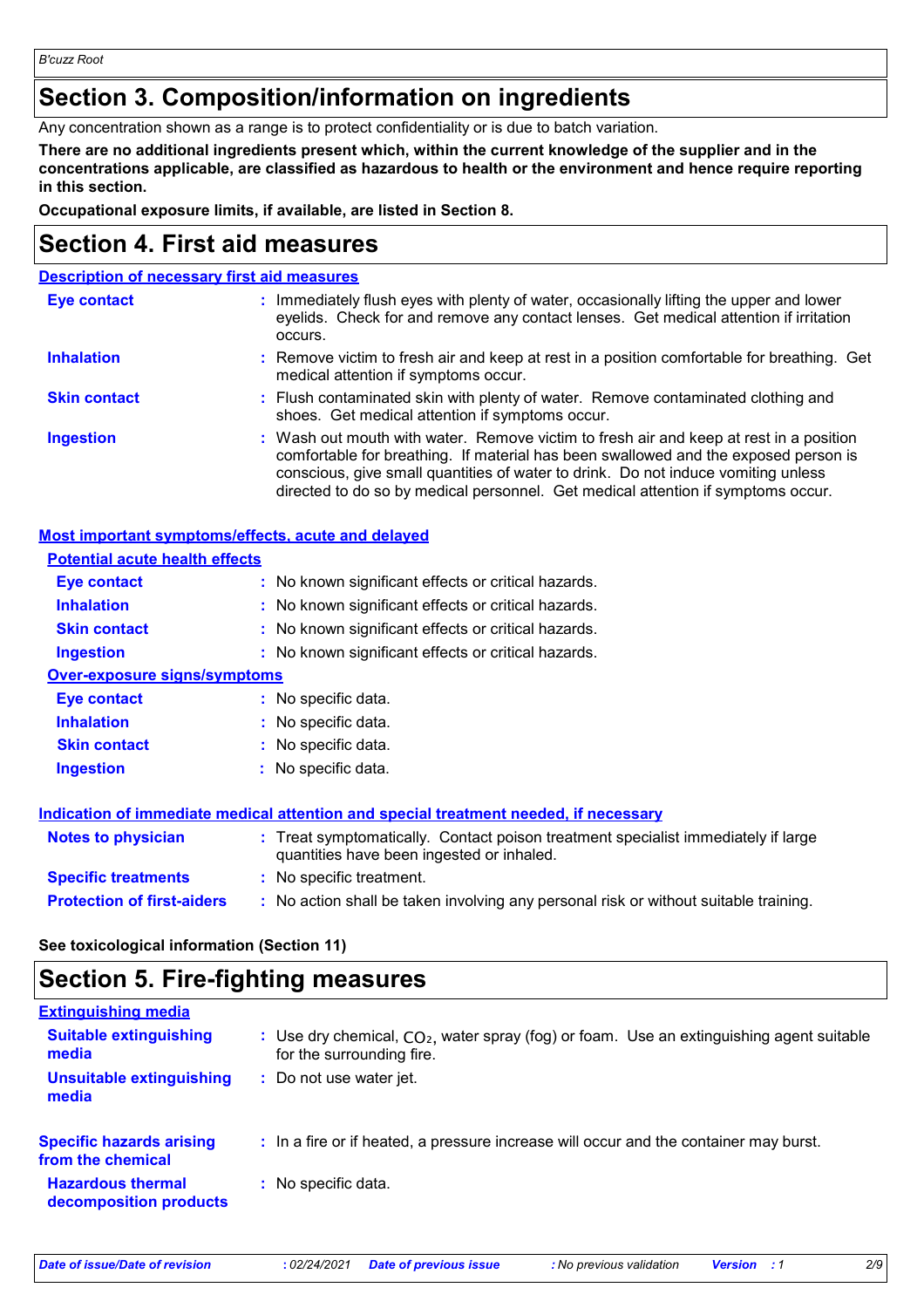# **Section 5. Fire-fighting measures**

| <b>Special protective actions</b><br>for fire-fighters   | : Promptly isolate the scene by removing all persons from the vicinity of the incident if<br>there is a fire. No action shall be taken involving any personal risk or without suitable<br>training. |
|----------------------------------------------------------|-----------------------------------------------------------------------------------------------------------------------------------------------------------------------------------------------------|
| <b>Special protective</b><br>equipment for fire-fighters | : Fire-fighters should wear appropriate protective equipment and self-contained breathing<br>apparatus (SCBA) with a full face-piece operated in positive pressure mode.                            |
| <b>Remark (Explosibility)</b>                            | : Not considered to be a product presenting a risk of explosion.                                                                                                                                    |

### **Section 6. Accidental release measures**

|                                                       | <b>Personal precautions, protective equipment and emergency procedures</b>                                                                                                                                                                                                                                                                                                                                                                                                                                                                                                                 |
|-------------------------------------------------------|--------------------------------------------------------------------------------------------------------------------------------------------------------------------------------------------------------------------------------------------------------------------------------------------------------------------------------------------------------------------------------------------------------------------------------------------------------------------------------------------------------------------------------------------------------------------------------------------|
| For non-emergency<br>personnel                        | : No action shall be taken involving any personal risk or without suitable training.<br>Evacuate surrounding areas. Keep unnecessary and unprotected personnel from<br>entering. Do not touch or walk through spilled material. Put on appropriate personal<br>protective equipment.                                                                                                                                                                                                                                                                                                       |
|                                                       | For emergency responders : If specialized clothing is required to deal with the spillage, take note of any information in<br>Section 8 on suitable and unsuitable materials. See also the information in "For non-<br>emergency personnel".                                                                                                                                                                                                                                                                                                                                                |
| <b>Environmental precautions</b>                      | : Avoid dispersal of spilled material and runoff and contact with soil, waterways, drains<br>and sewers. Inform the relevant authorities if the product has caused environmental<br>pollution (sewers, waterways, soil or air).                                                                                                                                                                                                                                                                                                                                                            |
| Methods and materials for containment and cleaning up |                                                                                                                                                                                                                                                                                                                                                                                                                                                                                                                                                                                            |
| <b>Small spill</b>                                    | : Stop leak if without risk. Move containers from spill area. Dilute with water and mop up<br>if water-soluble. Alternatively, or if water-insoluble, absorb with an inert dry material and<br>place in an appropriate waste disposal container. Dispose of via a licensed waste<br>disposal contractor.                                                                                                                                                                                                                                                                                   |
| <b>Large spill</b>                                    | : Stop leak if without risk. Move containers from spill area. Prevent entry into sewers,<br>water courses, basements or confined areas. Wash spillages into an effluent treatment<br>plant or proceed as follows. Contain and collect spillage with non-combustible,<br>absorbent material e.g. sand, earth, vermiculite or diatomaceous earth and place in<br>container for disposal according to local regulations (see Section 13). Dispose of via a<br>licensed waste disposal contractor. Note: see Section 1 for emergency contact<br>information and Section 13 for waste disposal. |

# **Section 7. Handling and storage**

### **Precautions for safe handling**

| <b>Protective measures</b><br><b>Advice on general</b><br>occupational hygiene | : Put on appropriate personal protective equipment (see Section 8).<br>: Eating, drinking and smoking should be prohibited in areas where this material is<br>handled, stored and processed. Workers should wash hands and face before eating,<br>drinking and smoking. Remove contaminated clothing and protective equipment before<br>entering eating areas. See also Section 8 for additional information on hygiene<br>measures.                                                                                                                                               |
|--------------------------------------------------------------------------------|------------------------------------------------------------------------------------------------------------------------------------------------------------------------------------------------------------------------------------------------------------------------------------------------------------------------------------------------------------------------------------------------------------------------------------------------------------------------------------------------------------------------------------------------------------------------------------|
| <b>Conditions for safe storage,</b><br>including any<br>incompatibilities      | : Store in accordance with local regulations. Store in original container protected from<br>direct sunlight in a dry, cool and well-ventilated area, away from incompatible materials<br>(see Section 10) and food and drink. Keep container tightly closed and sealed until<br>ready for use. Containers that have been opened must be carefully resealed and kept<br>upright to prevent leakage. Do not store in unlabeled containers. Use appropriate<br>containment to avoid environmental contamination. See Section 10 for incompatible<br>materials before handling or use. |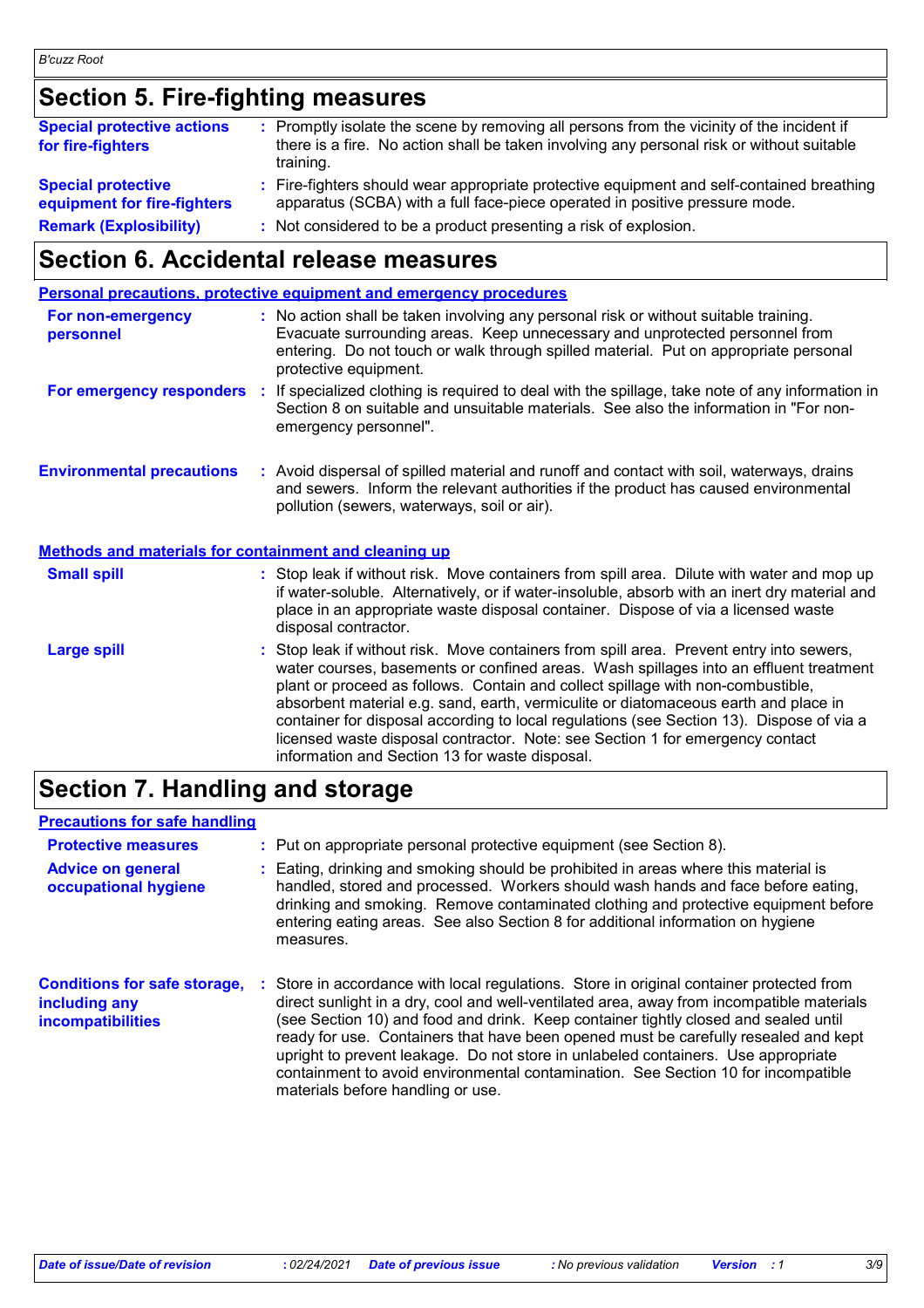# **Section 8. Exposure controls/personal protection**

### **Control parameters**

#### **Occupational exposure limits**

| <b>Ingredient name</b>                     |    |                                                                                                                                | <b>Exposure limits</b>                                                                                                                                                                                                                                                                                                                                                                                                                                                                                                                                |
|--------------------------------------------|----|--------------------------------------------------------------------------------------------------------------------------------|-------------------------------------------------------------------------------------------------------------------------------------------------------------------------------------------------------------------------------------------------------------------------------------------------------------------------------------------------------------------------------------------------------------------------------------------------------------------------------------------------------------------------------------------------------|
| glycine                                    |    |                                                                                                                                | None.                                                                                                                                                                                                                                                                                                                                                                                                                                                                                                                                                 |
| <b>Appropriate engineering</b><br>controls |    | contaminants.                                                                                                                  | : Good general ventilation should be sufficient to control worker exposure to airborne                                                                                                                                                                                                                                                                                                                                                                                                                                                                |
| <b>Environmental exposure</b><br>controls  |    | will be necessary to reduce emissions to acceptable levels.                                                                    | : Emissions from ventilation or work process equipment should be checked to ensure<br>they comply with the requirements of environmental protection legislation. In some<br>cases, fume scrubbers, filters or engineering modifications to the process equipment                                                                                                                                                                                                                                                                                      |
| <b>Individual protection measures</b>      |    |                                                                                                                                |                                                                                                                                                                                                                                                                                                                                                                                                                                                                                                                                                       |
| <b>Hygiene measures</b>                    |    | eating, smoking and using the lavatory and at the end of the working period.<br>showers are close to the workstation location. | : Wash hands, forearms and face thoroughly after handling chemical products, before<br>Appropriate techniques should be used to remove potentially contaminated clothing.<br>Wash contaminated clothing before reusing. Ensure that eyewash stations and safety                                                                                                                                                                                                                                                                                       |
| <b>Eye/face protection</b>                 |    | shields.                                                                                                                       | : Safety eyewear complying with an approved standard should be used when a risk<br>assessment indicates this is necessary to avoid exposure to liquid splashes, mists,<br>gases or dusts. If contact is possible, the following protection should be worn, unless<br>the assessment indicates a higher degree of protection: safety glasses with side-                                                                                                                                                                                                |
| <b>Skin protection</b>                     |    |                                                                                                                                |                                                                                                                                                                                                                                                                                                                                                                                                                                                                                                                                                       |
| <b>Hand protection</b>                     |    | protection time of the gloves cannot be accurately estimated.                                                                  | : Chemical-resistant, impervious gloves complying with an approved standard should be<br>worn at all times when handling chemical products if a risk assessment indicates this is<br>necessary. Considering the parameters specified by the glove manufacturer, check<br>during use that the gloves are still retaining their protective properties. It should be<br>noted that the time to breakthrough for any glove material may be different for different<br>glove manufacturers. In the case of mixtures, consisting of several substances, the |
| <b>Body protection</b>                     |    | performed and the risks involved and should be approved by a specialist before<br>handling this product.                       | : Personal protective equipment for the body should be selected based on the task being                                                                                                                                                                                                                                                                                                                                                                                                                                                               |
| <b>Other skin protection</b>               |    | specialist before handling this product.                                                                                       | : Appropriate footwear and any additional skin protection measures should be selected<br>based on the task being performed and the risks involved and should be approved by a                                                                                                                                                                                                                                                                                                                                                                         |
| <b>Respiratory protection</b>              | ÷. | appropriate standard or certification. Respirators must be used according to a<br>equivalent is used.                          | Based on the hazard and potential for exposure, select a respirator that meets the<br>respiratory protection program to ensure proper fitting, training, and other important<br>aspects of use. Recommended: Ensure an MSHA/NIOSH-approved respirator or                                                                                                                                                                                                                                                                                              |

# **Section 9. Physical and chemical properties**

| <b>Appearance</b>              |                                               |                          |                    |     |
|--------------------------------|-----------------------------------------------|--------------------------|--------------------|-----|
| <b>Physical state</b>          | $:$ Liquid.                                   |                          |                    |     |
| <b>Color</b>                   | : Brown.                                      |                          |                    |     |
| <b>Odor</b>                    | : Characteristic.                             |                          |                    |     |
| <b>Odor threshold</b>          | : Not available.                              |                          |                    |     |
| pH                             | $: 7 \text{ to } 10.5$                        |                          |                    |     |
| <b>Melting point</b>           | : Not available.                              |                          |                    |     |
| <b>Boiling point</b>           | : Not available.                              |                          |                    |     |
| <b>Flash point</b>             | : Not available.                              |                          |                    |     |
| <b>Evaporation rate</b>        | : Not available.                              |                          |                    |     |
| Date of issue/Date of revision | <b>Date of previous issue</b><br>: 02/24/2021 | : No previous validation | <b>Version</b> : 1 | 4/9 |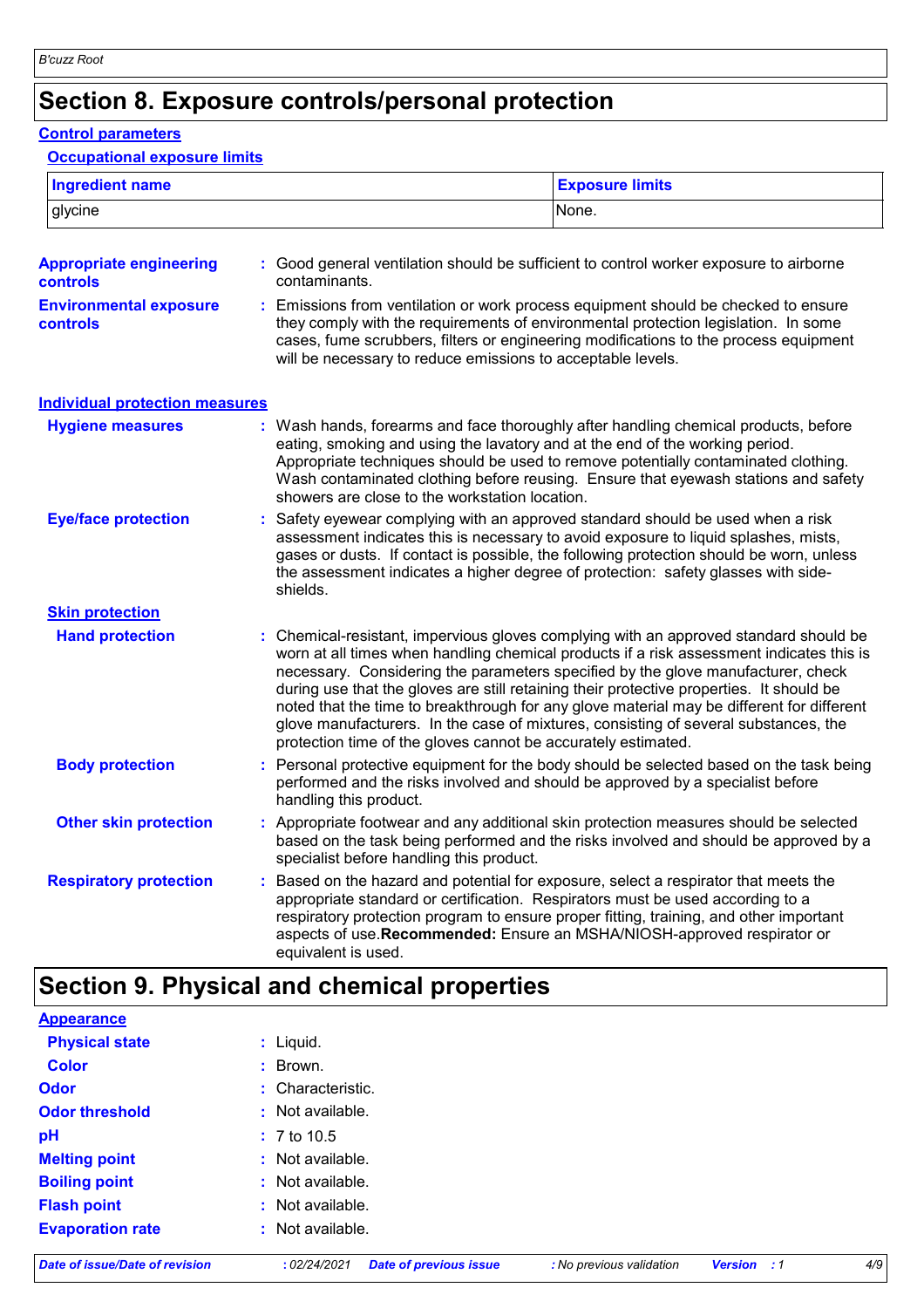# **Section 9. Physical and chemical properties**

| <b>Flammability (solid, gas)</b>                  | : Not applicable.                                                |
|---------------------------------------------------|------------------------------------------------------------------|
| Lower and upper explosive<br>(flammable) limits   | : Not available.                                                 |
| <b>Vapor pressure</b>                             | : Not available.                                                 |
| <b>Vapor density</b>                              | $:$ Not available.                                               |
| <b>Relative density</b>                           | : Not available.                                                 |
| <b>Density</b>                                    | $: 1$ g/cm <sup>3</sup>                                          |
| <b>Solubility</b>                                 | : Not available.                                                 |
| <b>Solubility in water</b>                        | : Not available.                                                 |
| <b>Partition coefficient: n-</b><br>octanol/water | : Not available.                                                 |
| <b>Auto-ignition temperature</b>                  | : Not available.                                                 |
| <b>Decomposition temperature</b>                  | : Not available.                                                 |
| <b>Viscosity</b>                                  | : Not available.                                                 |
| <b>Explosive properties</b>                       | : Not considered to be a product presenting a risk of explosion. |
|                                                   |                                                                  |

# **Section 10. Stability and reactivity**

| <b>Reactivity</b>                            | : No specific test data related to reactivity available for this product or its ingredients.              |
|----------------------------------------------|-----------------------------------------------------------------------------------------------------------|
| <b>Chemical stability</b>                    | : The product is stable.                                                                                  |
| <b>Possibility of hazardous</b><br>reactions | : Under normal conditions of storage and use, hazardous reactions will not occur.                         |
| <b>Conditions to avoid</b>                   | : Keep away from heat, sparks and flame.                                                                  |
| <b>Incompatible materials</b>                | : No specific data.                                                                                       |
| <b>Hazardous decomposition</b><br>products   | : Under normal conditions of storage and use, hazardous decomposition products should<br>not be produced. |

### **Section 11. Toxicological information**

| <b>Information on toxicological effects</b>             |  |  |  |
|---------------------------------------------------------|--|--|--|
|                                                         |  |  |  |
|                                                         |  |  |  |
| : No known significant effects or critical hazards.     |  |  |  |
|                                                         |  |  |  |
| <b>Conclusion/Summary : Not available.</b>              |  |  |  |
|                                                         |  |  |  |
| : Not available.<br><b>Conclusion/Summary</b>           |  |  |  |
|                                                         |  |  |  |
| : Not available.                                        |  |  |  |
|                                                         |  |  |  |
| <b>Conclusion/Summary</b><br>: Not available.           |  |  |  |
|                                                         |  |  |  |
| : Not available.                                        |  |  |  |
|                                                         |  |  |  |
| <b>Conclusion/Summary</b><br>: Not available.           |  |  |  |
| <b>Specific target organ toxicity (single exposure)</b> |  |  |  |
|                                                         |  |  |  |
|                                                         |  |  |  |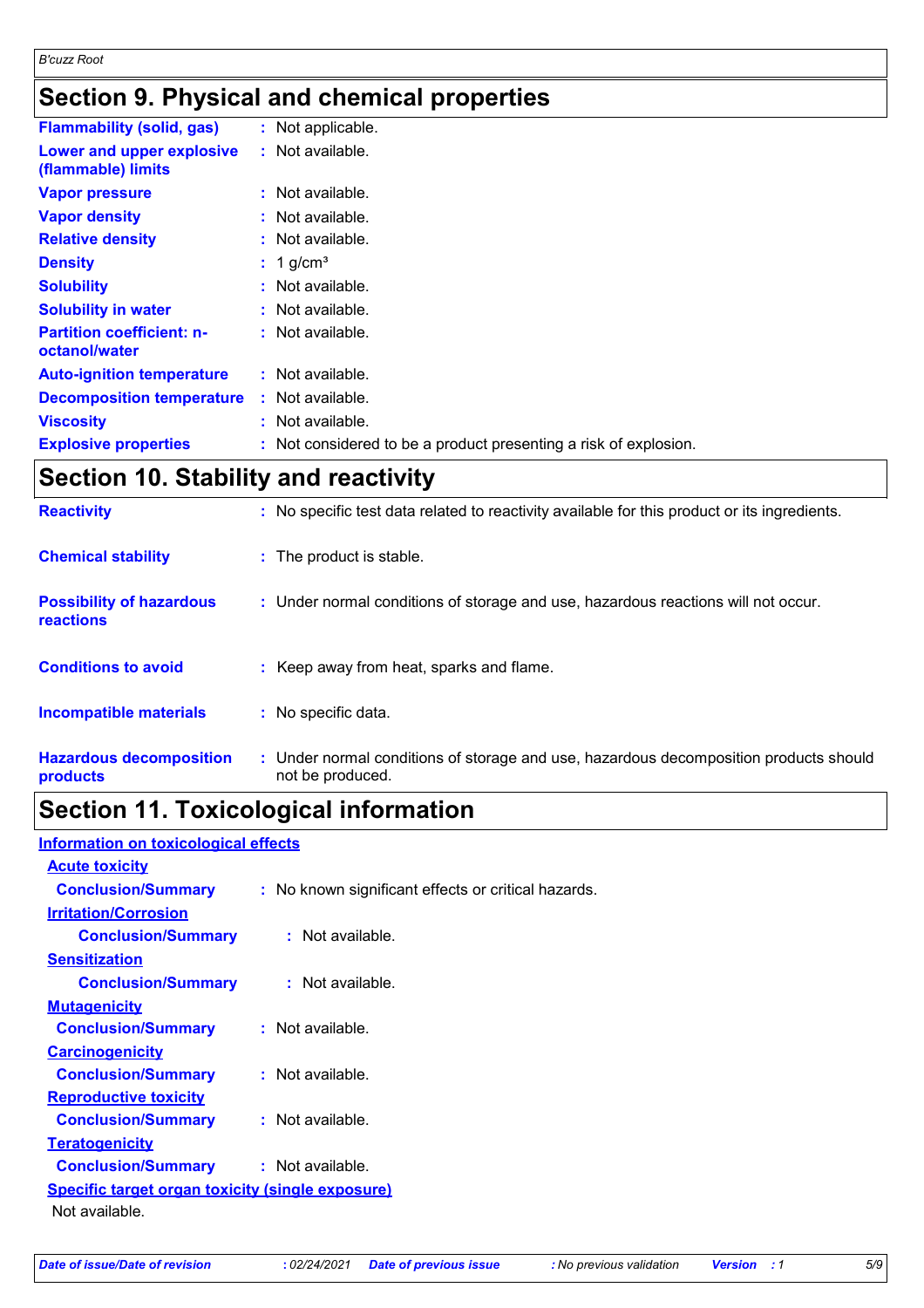# **Section 11. Toxicological information**

**Specific target organ toxicity (repeated exposure)**

Not available.

#### **Aspiration hazard**

Not available.

| <b>Information on the likely</b><br>routes of exposure | $:$ Not available.                                                                       |
|--------------------------------------------------------|------------------------------------------------------------------------------------------|
| <b>Potential acute health effects</b>                  |                                                                                          |
| <b>Eye contact</b>                                     | : No known significant effects or critical hazards.                                      |
| <b>Inhalation</b>                                      | No known significant effects or critical hazards.                                        |
| <b>Skin contact</b>                                    | No known significant effects or critical hazards.                                        |
| <b>Ingestion</b>                                       | No known significant effects or critical hazards.                                        |
|                                                        | Symptoms related to the physical, chemical and toxicological characteristics             |
| <b>Eye contact</b>                                     | : No specific data.                                                                      |
| <b>Inhalation</b>                                      | No specific data.                                                                        |
| <b>Skin contact</b>                                    | No specific data.                                                                        |
| <b>Ingestion</b>                                       | : No specific data.                                                                      |
|                                                        | Delayed and immediate effects and also chronic effects from short and long term exposure |
| <b>Short term exposure</b>                             |                                                                                          |
| <b>Potential immediate</b><br>effects                  | : Not available.                                                                         |
| <b>Potential delayed effects</b>                       | : Not available.                                                                         |
| <b>Long term exposure</b>                              |                                                                                          |
| <b>Potential immediate</b><br><b>effects</b>           | : Not available.                                                                         |
| <b>Potential delayed effects</b>                       | : Not available.                                                                         |
| <b>Potential chronic health effects</b>                |                                                                                          |
| Not available.                                         |                                                                                          |
| <b>Conclusion/Summary</b>                              | : Not available.                                                                         |
| <b>General</b>                                         | No known significant effects or critical hazards.                                        |
| <b>Carcinogenicity</b>                                 | No known significant effects or critical hazards.                                        |
| <b>Mutagenicity</b>                                    | No known significant effects or critical hazards.                                        |
| <b>Reproductive toxicity</b>                           | No known significant effects or critical hazards.                                        |

### **Numerical measures of toxicity**

**Acute toxicity estimates**

Not available.

# **Section 12. Ecological information**

### **Toxicity**

**Conclusion/Summary :** Not available.

### **Persistence and degradability**

| <b>Conclusion/Summary</b><br>substances. | : The methods for determining the biological degradability are not applicable to inorganic |
|------------------------------------------|--------------------------------------------------------------------------------------------|
|------------------------------------------|--------------------------------------------------------------------------------------------|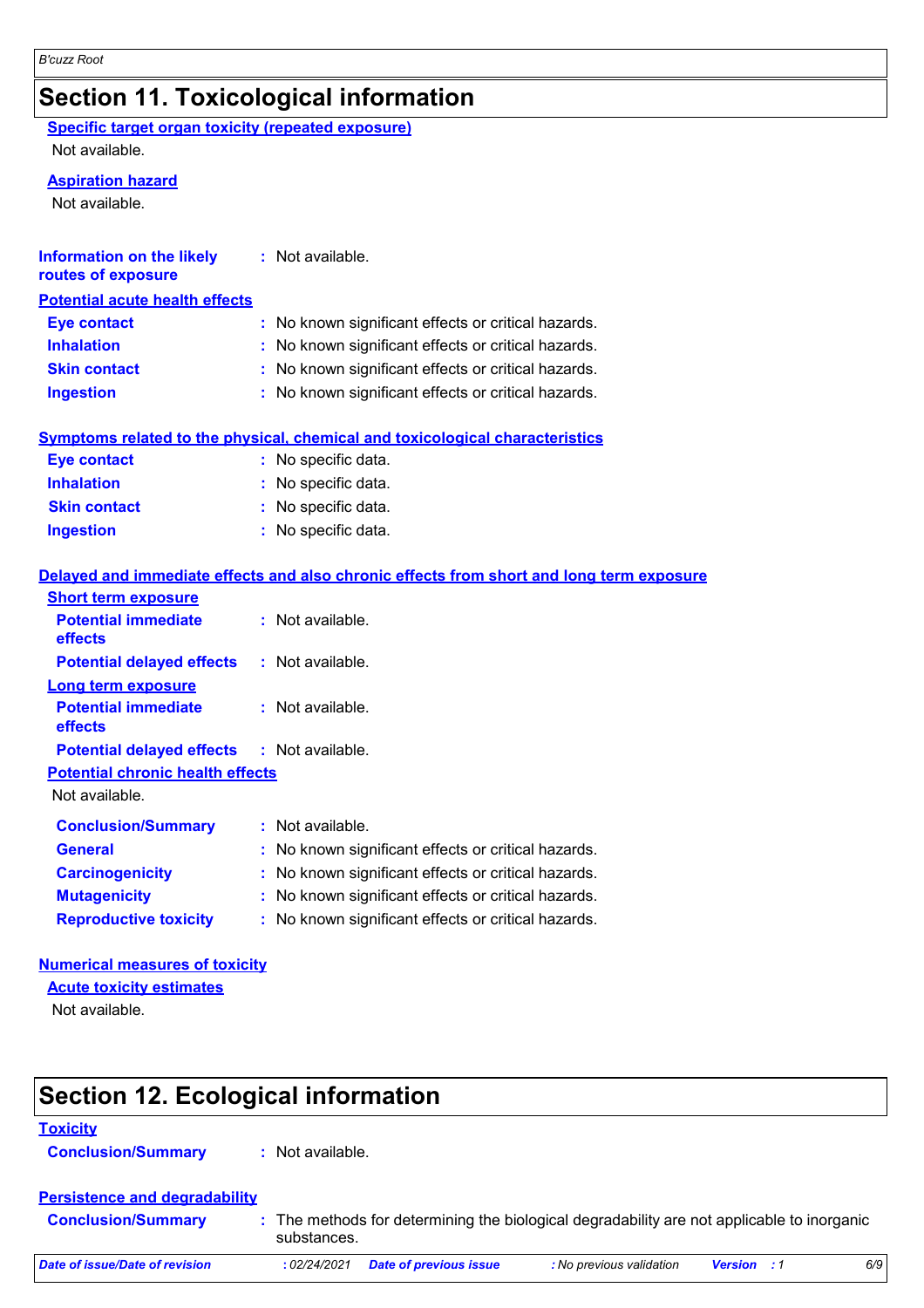# **Section 12. Ecological information**

#### **Bioaccumulative potential**

Not available.

| <b>Mobility in soil</b>                                       |                                                     |
|---------------------------------------------------------------|-----------------------------------------------------|
| <b>Soil/water partition</b><br>coefficient (K <sub>oc</sub> ) | : Not available.                                    |
| <b>Mobility</b>                                               | : Not available.                                    |
| <b>Other adverse effects</b>                                  | : No known significant effects or critical hazards. |

# **Section 13. Disposal considerations**

| <b>Disposal methods</b> | : The generation of waste should be avoided or minimized wherever possible. Disposal<br>of this product, solutions and any by-products should at all times comply with the<br>requirements of environmental protection and waste disposal legislation and any<br>regional local authority requirements. Dispose of surplus and non-recyclable products<br>via a licensed waste disposal contractor. Waste should not be disposed of untreated to<br>the sewer unless fully compliant with the requirements of all authorities with jurisdiction.<br>Waste packaging should be recycled. Incineration or landfill should only be considered<br>when recycling is not feasible. This material and its container must be disposed of in a<br>safe way. Empty containers or liners may retain some product residues. Avoid<br>dispersal of spilled material and runoff and contact with soil, waterways, drains and |
|-------------------------|-----------------------------------------------------------------------------------------------------------------------------------------------------------------------------------------------------------------------------------------------------------------------------------------------------------------------------------------------------------------------------------------------------------------------------------------------------------------------------------------------------------------------------------------------------------------------------------------------------------------------------------------------------------------------------------------------------------------------------------------------------------------------------------------------------------------------------------------------------------------------------------------------------------------|
|                         | sewers.                                                                                                                                                                                                                                                                                                                                                                                                                                                                                                                                                                                                                                                                                                                                                                                                                                                                                                         |

# **Section 14. Transport information**

|                                      | <b>DOT</b><br><b>Classification</b> | <b>TDG</b><br><b>Classification</b> | <b>Mexico</b><br><b>Classification</b> | <b>ADR/RID</b> | <b>IMDG</b>             | <b>IATA</b>    |
|--------------------------------------|-------------------------------------|-------------------------------------|----------------------------------------|----------------|-------------------------|----------------|
| <b>UN number</b>                     | Not regulated.                      | Not regulated.                      | Not regulated.                         | Not regulated. | Not regulated.          | Not regulated. |
| <b>UN proper</b><br>shipping name    |                                     |                                     |                                        |                |                         |                |
| <b>Transport</b><br>hazard class(es) |                                     |                                     |                                        |                |                         |                |
| <b>Label</b>                         |                                     |                                     |                                        |                |                         |                |
| <b>Packing group</b>                 |                                     |                                     |                                        |                |                         | -              |
| <b>Environmental</b><br>hazards      | No.                                 | No.                                 | No.                                    | No.            | Marine<br>Pollutant: No | No.            |

**Special precautions for user Transport within user's premises:** always transport in closed containers that are **:** upright and secure. Ensure that persons transporting the product know what to do in the event of an accident or spillage.

**Transport in bulk according :** Not applicable. **to IMO instruments**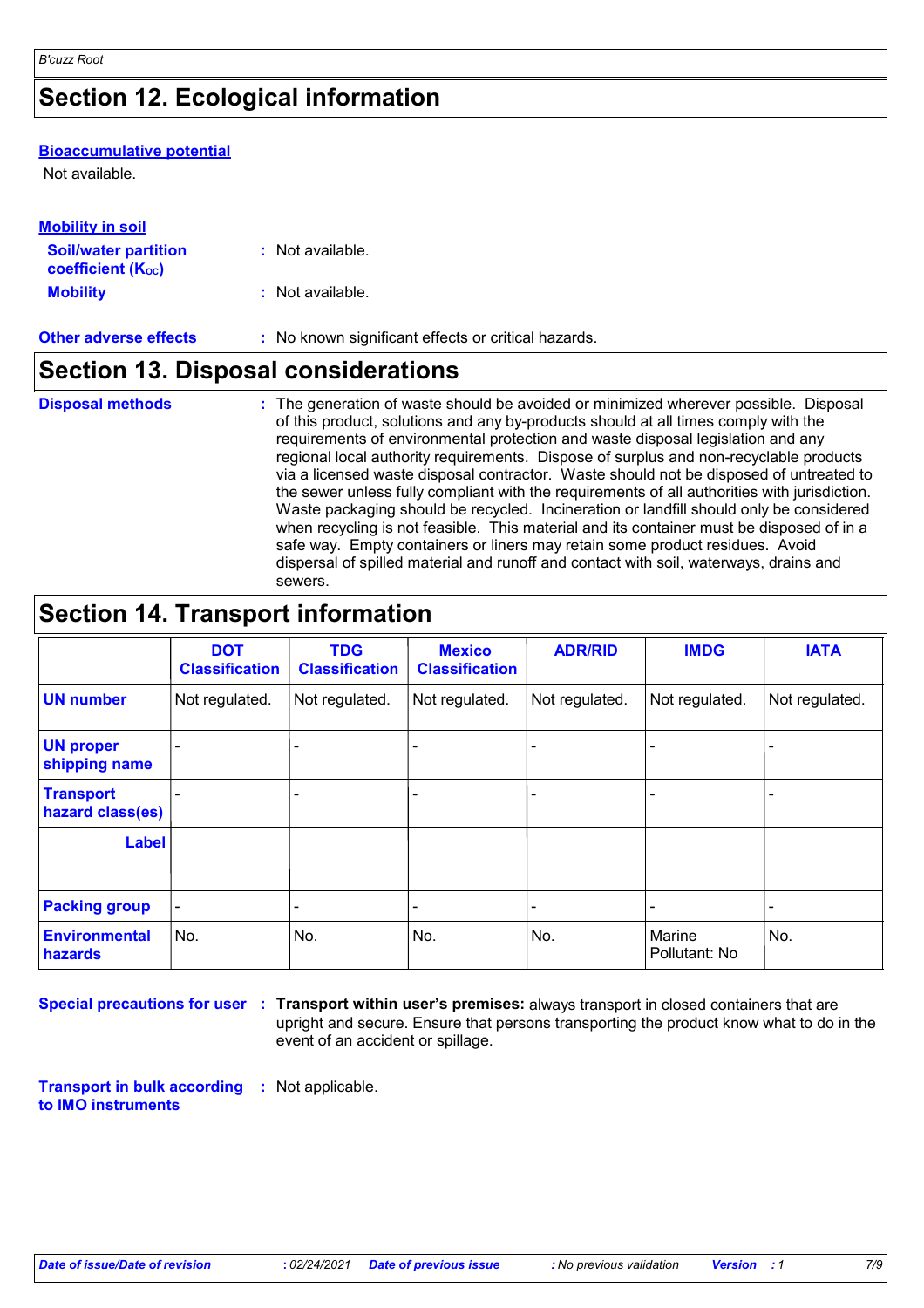# **Section 15. Regulatory information**

| <b>U.S. Federal regulations</b>                                                   | : TSCA 8(a) CDR Exempt/Partial exemption: Not determined                       |
|-----------------------------------------------------------------------------------|--------------------------------------------------------------------------------|
| <b>Clean Air Act Section 112</b><br>(b) Hazardous Air<br><b>Pollutants (HAPs)</b> | : Not listed                                                                   |
| <b>Clean Air Act Section 602</b><br><b>Class I Substances</b>                     | : Not listed                                                                   |
| <b>Clean Air Act Section 602</b><br><b>Class II Substances</b>                    | : Not listed                                                                   |
| <b>DEA List I Chemicals</b><br>(Precursor Chemicals)                              | : Not listed                                                                   |
| <b>DEA List II Chemicals</b><br><b>(Essential Chemicals)</b>                      | : Not listed                                                                   |
| <b>SARA 302/304</b>                                                               |                                                                                |
| <b>Composition/information on ingredients</b>                                     |                                                                                |
| No products were found.                                                           |                                                                                |
| <b>SARA 304 RQ</b>                                                                | : Not applicable.                                                              |
| <b>SARA 311/312</b>                                                               |                                                                                |
| <b>Classification</b>                                                             | : Not applicable.                                                              |
| <b>Composition/information on ingredients</b>                                     |                                                                                |
| No products were found.                                                           |                                                                                |
| <b>State regulations</b>                                                          |                                                                                |
| <b>Massachusetts</b>                                                              | : None of the components are listed.                                           |
| <b>New York</b>                                                                   | : None of the components are listed.                                           |
| <b>New Jersey</b>                                                                 | : None of the components are listed.                                           |
| <b>Pennsylvania</b>                                                               | : None of the components are listed.                                           |
| <b>California Prop. 65</b>                                                        |                                                                                |
|                                                                                   | This product does not require a Safe Harbor warning under California Prop. 65. |
| <b>International requlations</b>                                                  |                                                                                |
| Not listed.                                                                       | <b>Chemical Weapon Convention List Schedules I, II &amp; III Chemicals</b>     |
| <b>Montreal Protocol</b>                                                          |                                                                                |
| Not listed.                                                                       |                                                                                |
| Not listed.                                                                       | <b>Stockholm Convention on Persistent Organic Pollutants</b>                   |
| Not listed.                                                                       | <b>Rotterdam Convention on Prior Informed Consent (PIC)</b>                    |
| <b>UNECE Aarhus Protocol on POPs and Heavy Metals</b><br>Not listed.              |                                                                                |
| <b>Inventory list</b>                                                             |                                                                                |
| <b>Canada</b>                                                                     | : All components are listed or exempted.                                       |
| <b>Europe</b>                                                                     | All components are listed or exempted.                                         |
| <b>United States</b>                                                              | : All components are active or exempted.                                       |
|                                                                                   |                                                                                |
|                                                                                   |                                                                                |